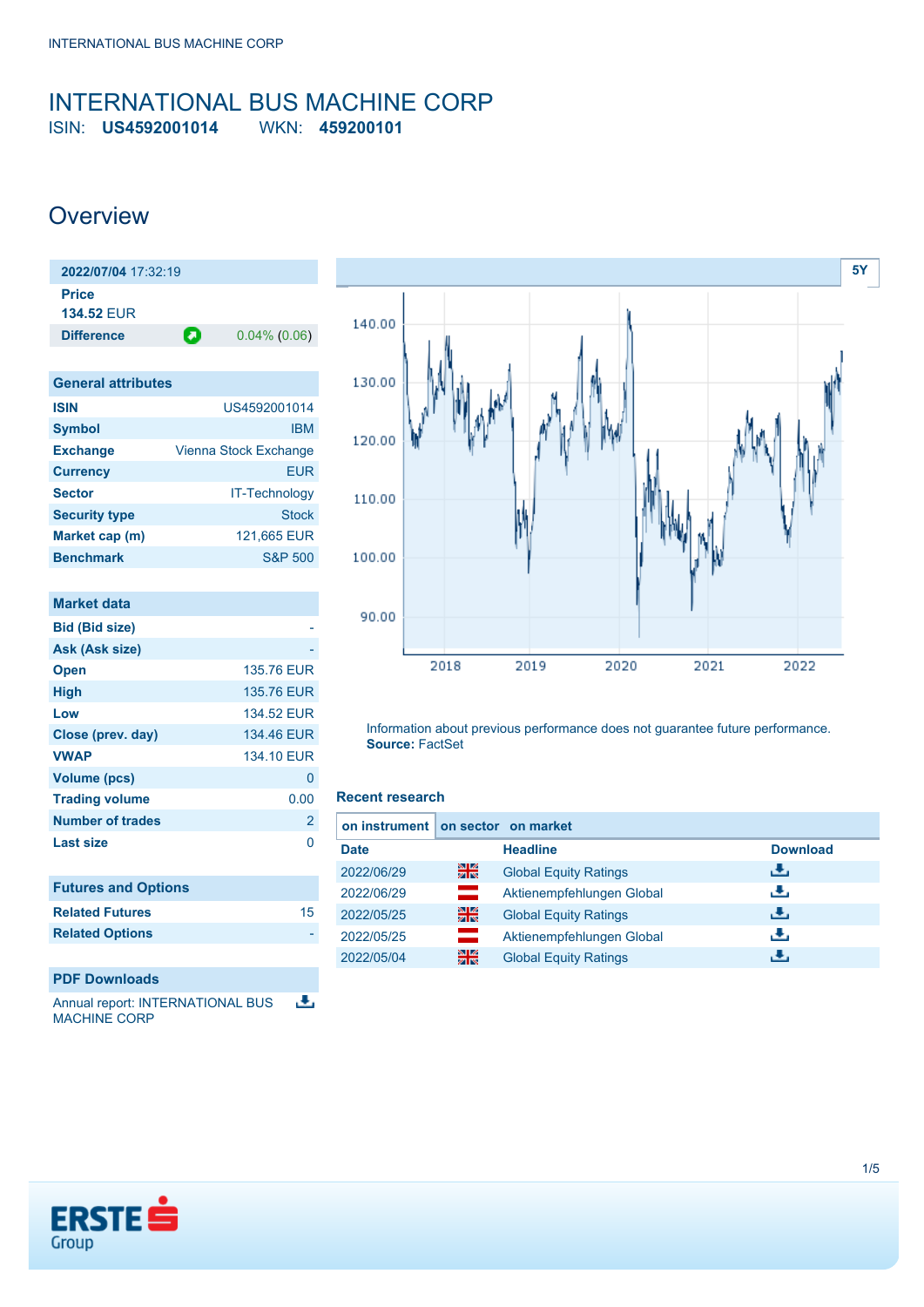# Details

**2022/07/04** 17:32:19 **Price 134.52** EUR

**Difference 0.04% (0.06)** 

| <b>General attributes</b> |                       |
|---------------------------|-----------------------|
| <b>ISIN</b>               | US4592001014          |
| <b>Symbol</b>             | <b>IBM</b>            |
| <b>Exchange</b>           | Vienna Stock Exchange |
| <b>Currency</b>           | FUR                   |
| <b>Sector</b>             | <b>IT-Technology</b>  |
| <b>Security type</b>      | Stock                 |
| Market cap (m)            | 121,665 EUR           |
| <b>Benchmark</b>          | <b>S&amp;P 500</b>    |

| Market data             |                |
|-------------------------|----------------|
| <b>Bid (Bid size)</b>   |                |
| Ask (Ask size)          |                |
| <b>Open</b>             | 135.76 EUR     |
| <b>High</b>             | 135.76 EUR     |
| Low                     | 134.52 FUR     |
| Close (prev. day)       | 134.46 EUR     |
| <b>VWAP</b>             | 134.10 EUR     |
| <b>Volume (pcs)</b>     | 0              |
| <b>Trading volume</b>   | 0.00           |
| <b>Number of trades</b> | $\overline{2}$ |
| Last size               |                |

| <b>Performance and Risk</b> |          |           |          |  |  |
|-----------------------------|----------|-----------|----------|--|--|
|                             | 6M       | 1Y        | 3Υ       |  |  |
| <b>Perf</b> (%)             | $+9.19%$ | $+13.14%$ | $+7.14%$ |  |  |
| Perf (abs.)                 | $+11.32$ | $+15.62$  | $+8.96$  |  |  |
| <b>Beta</b>                 | 0.50     | 0.47      | 0.85     |  |  |
| <b>Volatility</b>           | 26.70    | 24.46     | 29.76    |  |  |



Information about previous performance does not guarantee future performance. **Source:** FactSet

| <b>Price data</b>                                         |                         |
|-----------------------------------------------------------|-------------------------|
| $\emptyset$ price 5 days $\emptyset$ volume 5 days (pcs.) | 134.54 EUR (75)         |
| Ø price 30 days   Ø volume 30 days (pcs.)                 | 130.45 EUR (61)         |
| Ø price 100 days   Ø volume 100 days (pcs.)               | 122.47 EUR (61)         |
| Ø price 250 days   Ø volume 250 days (pcs.)               | 118.37 EUR (125)        |
| <b>YTD High   date</b>                                    | 136.14 EUR (2022/06/29) |
| <b>YTD Low   date</b>                                     | 105.60 EUR (2022/02/24) |
| 52 Weeks High   date                                      | 136.14 EUR (2022/06/29) |
| 52 Weeks Low   date                                       | 100.95 EUR (2021/11/26) |

|  |  | All listings for INTERNATIONAL BUS MACHINE CORP |
|--|--|-------------------------------------------------|
|--|--|-------------------------------------------------|

| Exchange $\Box$                                   | <b>Date</b>    | <b>Time Price</b> |                       | <b>Trading volume</b><br>(mio.) | <b>Number of</b><br>trades |
|---------------------------------------------------|----------------|-------------------|-----------------------|---------------------------------|----------------------------|
| Xetra                                             | 2022/07/<br>04 |                   | 17:35 133.50 EUR 0.36 |                                 | 137                        |
| Vienna Stock<br>Exchange                          | 2022/07/<br>04 |                   | 17:32 134.52 EUR 0.00 |                                 | 2                          |
| Tradegate                                         | 2022/07/<br>04 |                   | 22:26 134.44 EUR 0.71 |                                 | 93                         |
| <b>Stuttgart</b>                                  | 2022/07/<br>04 |                   | 18:55 134.20 EUR 0.00 |                                 | 5                          |
| SIX Swiss Exchange 2019/12/ 17:35 133.00 CHF 0.00 |                |                   |                       |                                 | 1                          |

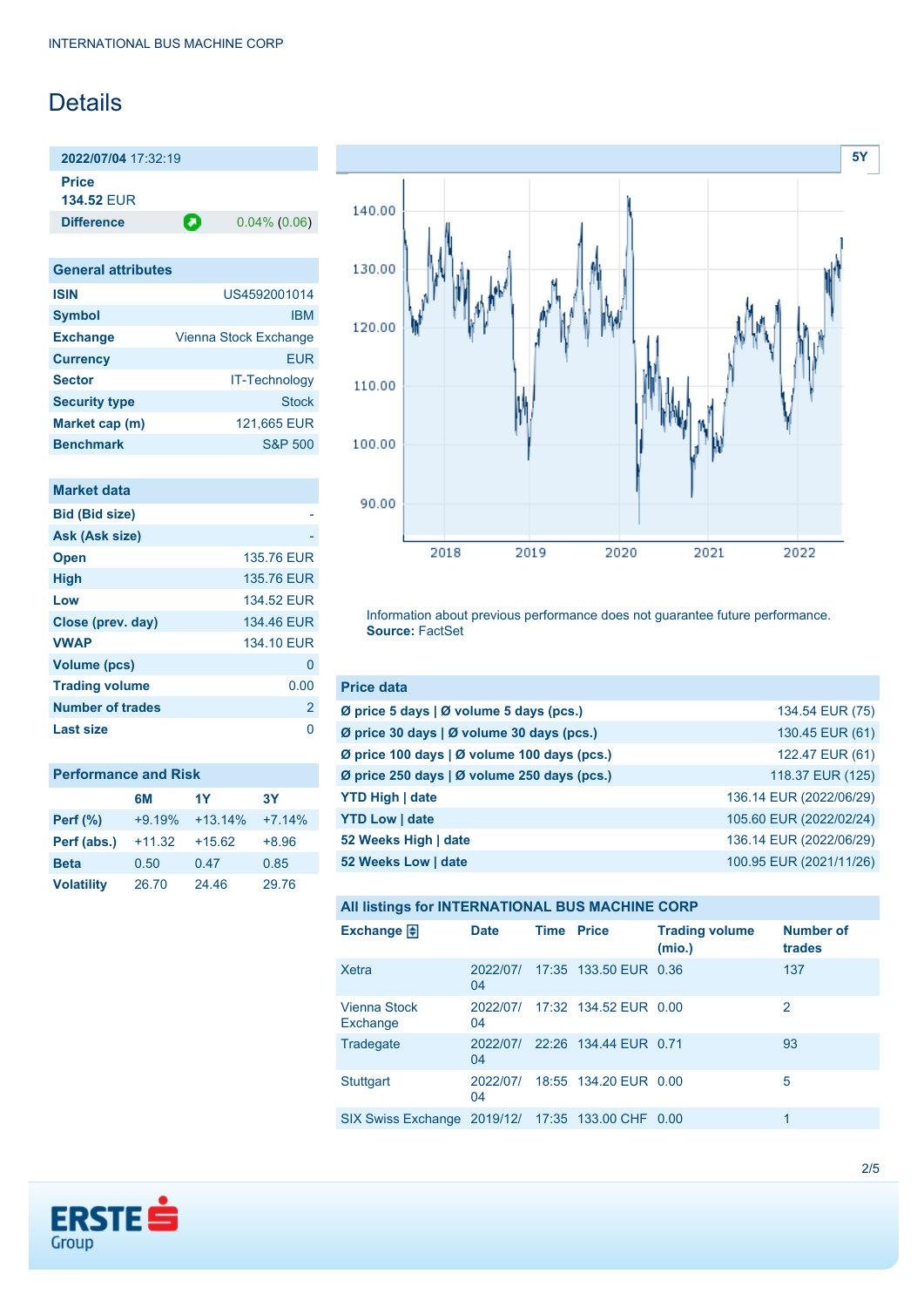|                                 | 05             |                                  |                |
|---------------------------------|----------------|----------------------------------|----------------|
| <b>SIX Swiss Exchange</b>       | 14             | 2020/04/ 17:35 122.00 USD 0.00   | 1              |
| <b>NYSE</b>                     | 01             | 2022/07/ 22:00 141.12 USD 563.96 | 54,861         |
| <b>Munich</b>                   | 04             | 2022/07/ 08:08 134.94 EUR 0.00   | 1              |
| <b>London Stock</b><br>Exchange | 04             | 2022/07/ 17:35 118.95 USD 0.00   | 1              |
| <b>Hanover</b>                  | 04             | 2022/07/ 08:22 134.88 EUR 0.00   | 1              |
| Hamburg                         | 04             | 2022/07/ 16:58 134.38 EUR 0.00   | $\overline{2}$ |
| Frankfurt                       | 04             | 2022/07/ 16:06 133.88 EUR 0.12   | 8              |
| <b>Euronext Brussels</b>        | 17             | 2022/05/ 15:11 137.04 USD 0.00   | 1              |
| <b>Duesseldorf</b>              | 04             | 2022/07/ 19:30 134.14 EUR 0.02   | 15             |
| <b>Berlin</b>                   | 2022/07/<br>04 | 09:31 134.60 EUR 0.00            | 1              |

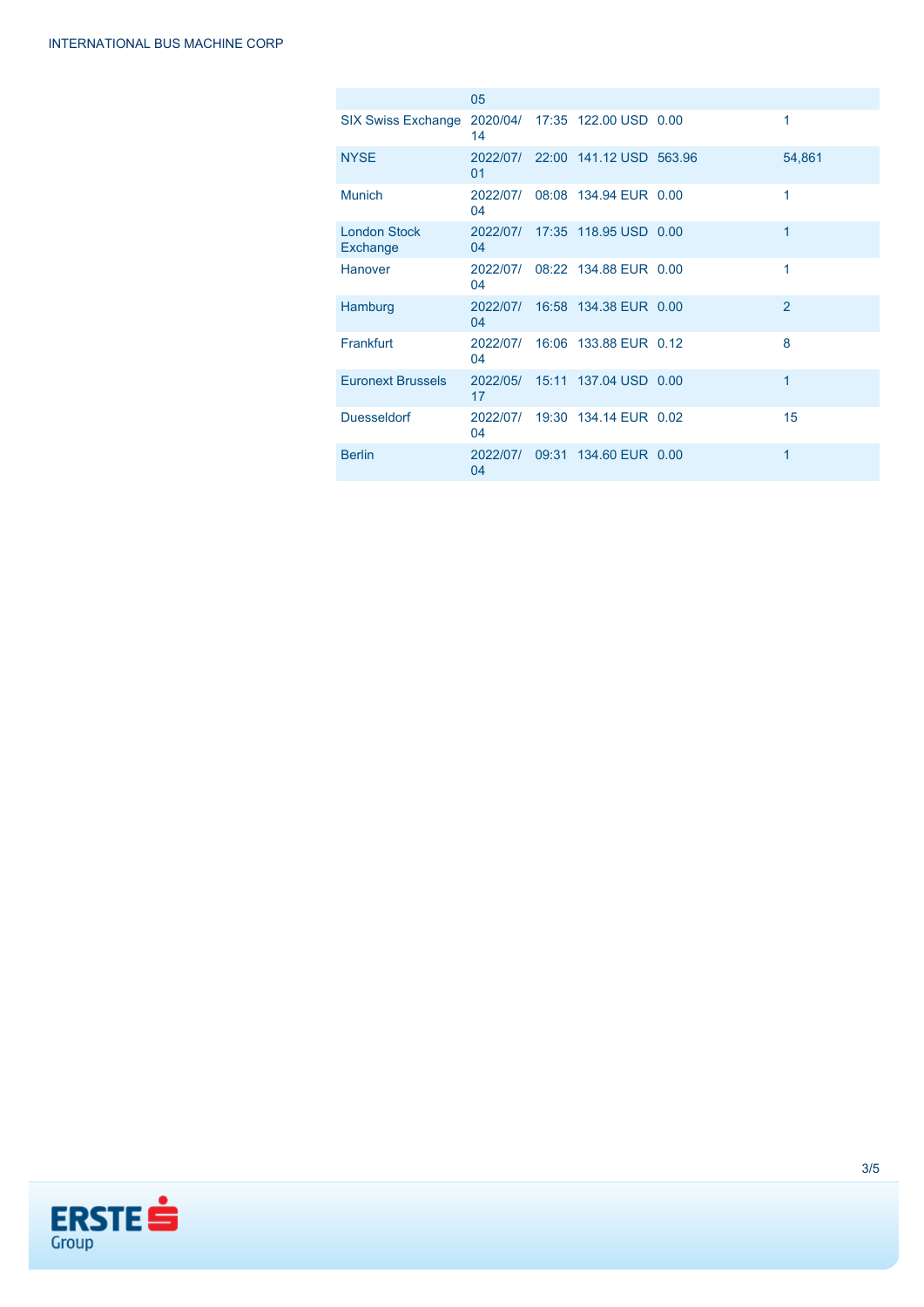# Company profile

#### **Company Logo**

| $\qquad \qquad$ |  | _____<br>_____<br>- - - -<br>_ _ _ _<br>- - - --<br>- -----<br>______<br>____ |
|-----------------|--|-------------------------------------------------------------------------------|

### **Contact Details**

- -

INTERNATIONAL BUSINESS MACHINES CORP.

1 New Orchard Road - 10504-1722 Armonk Telefon: 1-914-499-1900 Fax: 1-914-765-6021

[E-mail: infoibm@us.ibm.com](mailto:infoibm@us.ibm.com)

## **PDF Downloads**

Annual report: INTERNATIONAL BUS MACHINE CORP

J.

#### **Company Profile**

International Business Machines Corp. is an information technology company, which provides integrated solutions that leverage information technology and knowledge of business processes. It operates through the following segments: Software, Consulting, Infrastructure, Financing, and Other. The Software segment combines hybrid cloud platform and software solutions to help clients become more data-driven, and to automate, secure and modernize their environments. It includes all software, except operating system software reported in the Infrastructure segment. The Consulting segment provides capabilities in business transformation and technology implementation. Consulting designs and builds open, hybrid cloud architectures and optimizes key workflows and business processes with IBM and ecosystem partner technologies. The Infrastructure segment offers solutions for hybrid cloud, and is the foundation of the hybrid cloud stack. Infrastructure is optimized for infusing AI into mission-critical transactions and tightly integrated with IBM Software including Red Hat for accelerated hybrid cloud benefits. Infrastructure also includes remanufacturing and remarketing of used equipment with a focus on sustainable recovery services. The Financing segment facilitates the acquisition of information technology systems, software and services through its financing solutions. The financing arrangements are predominantly for products or services that are critical to the end usersš business operations and support IBMšs hybrid cloud platform and AI strategy. The company was founded by Charles Ranlett Flint and Thomas J. Watson Sr. on June 16, 1911 and is headquartered in Armonk, NY.

#### **Members of Management Board**

| <b>Martha Pollack</b>       | Member of Board of<br><b>Directors</b>      |
|-----------------------------|---------------------------------------------|
| <b>Thomas Buberl</b>        | Member of Board of<br><b>Directors</b>      |
| <b>Alex Gorsky</b>          | Member of Board of<br><b>Directors</b>      |
| <b>Alfred Zollar</b>        | Member of Board of<br><b>Directors</b>      |
| <b>Andrew Liveris</b>       | Member of Board of<br><b>Directors</b>      |
| David Farr                  | Member of Board of<br><b>Directors</b>      |
| Frederick<br><b>McNabb</b>  | Member of Board of<br><b>Directors</b>      |
| Frederick<br>Waddell        | Member of Board of<br><b>Directors</b>      |
| <b>Joseph Swedish</b>       | Member of Board of<br><b>Directors</b>      |
| <b>Michelle Howard</b>      | Member of Board of<br><b>Directors</b>      |
| <b>Peter Voser</b>          | Member of Board of<br><b>Directors</b>      |
| <b>Arvind Krishna</b>       | <b>Chairman of Managing</b><br><b>Board</b> |
| Inderpal<br><b>Bhandari</b> | <b>Member of Executive</b><br>Committee     |
| <b>Juan Zufiria</b>         | <b>Member of Executive</b><br>Committee     |
| Kareem Yusuf                | <b>Member of Executive</b><br>Committee     |